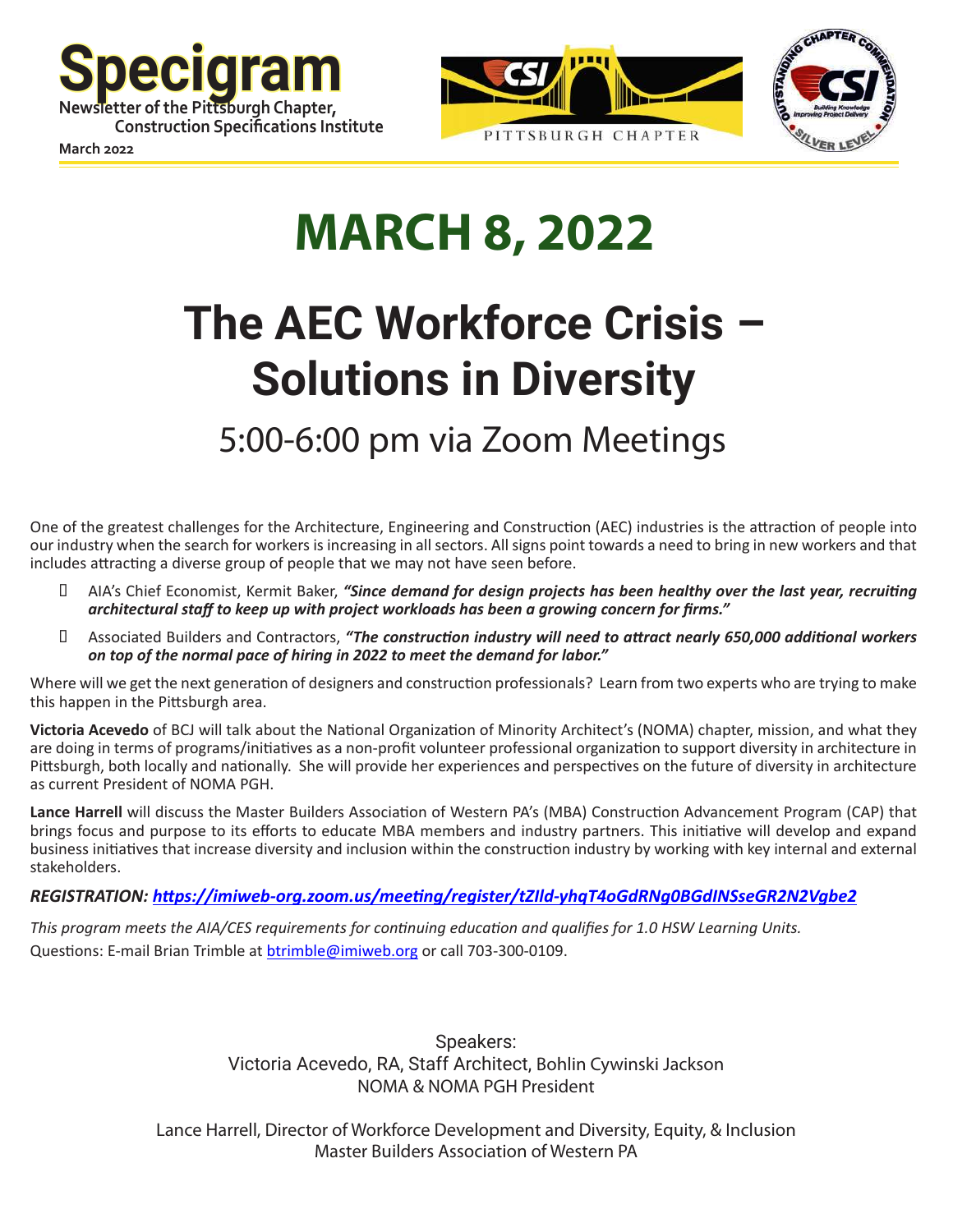# **Member News**

**March 2022**

#### **March Anniversaries**

15th Michael Federici Perkins Eastman 8th Ray See Bridges & Company 6th Mason Radkoff Strada 1st Walter Postufka GAF

**New Members**

28th Duncan Penney Matthews International 16th Richard Strayer Maffei Strayer Furnishings

Joshua Herman Herman Architectural Products

#### **Current Membership: 76**

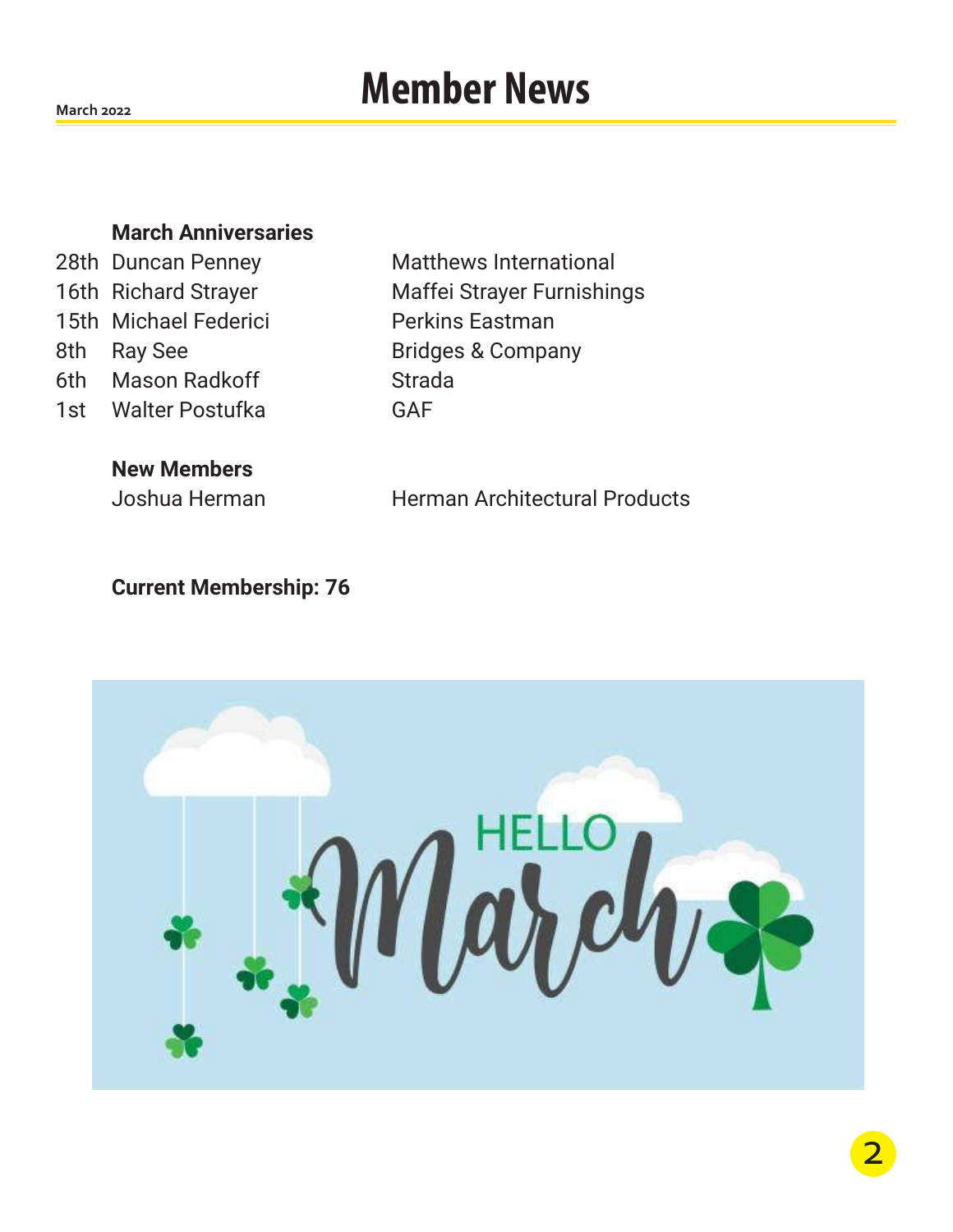**March 2022**

#### *Tuesday, March 1, 2022 by MS Teams*

#### **PRESIDENT**

Board members to review legal comments we obtained from Mike Cremonese regarding the afiliation agreement. Comment through email with "reply all."

Thornton has sent letter to IRS regarding the open tax number filing error. He is waiting for their response.

CDT course delayed until fall. Will do more outreach/advertising. Begin advertising in June. Course would be in Sept/Oct. Test is in Nov/Dec.

#### **BUDGET REVIEW**

Advertising in newsletter needs to be reviewed. Currently no sponsors. Ads to be reviewed for both website and newsletter. Vargo volunteers. Henze's company, Overhead Door of Pgh will sponsor.

Ads for other industry events are \$50 per occurance in newsletter.

Thornton has not received invoice for wesite or insurance yet.

#### **CHAPTER**

Logo update tabled until next meeting.

#### **PROGRAMS**

- March: Workforce Solutions and Diversity.
- April: Are you Smarter than a Specifier?
- May: Open
- June: Top Golf. Thronton, Brown & Barra volunteer to assist; Trimble will be out of town.

#### **ELECTIONS**

Nominating Committee needed: Vernon, Strayer and Bailey accepted serving on committee. Need slate of nominees for election in April.

Announce on March 8 that we are open for nominations.

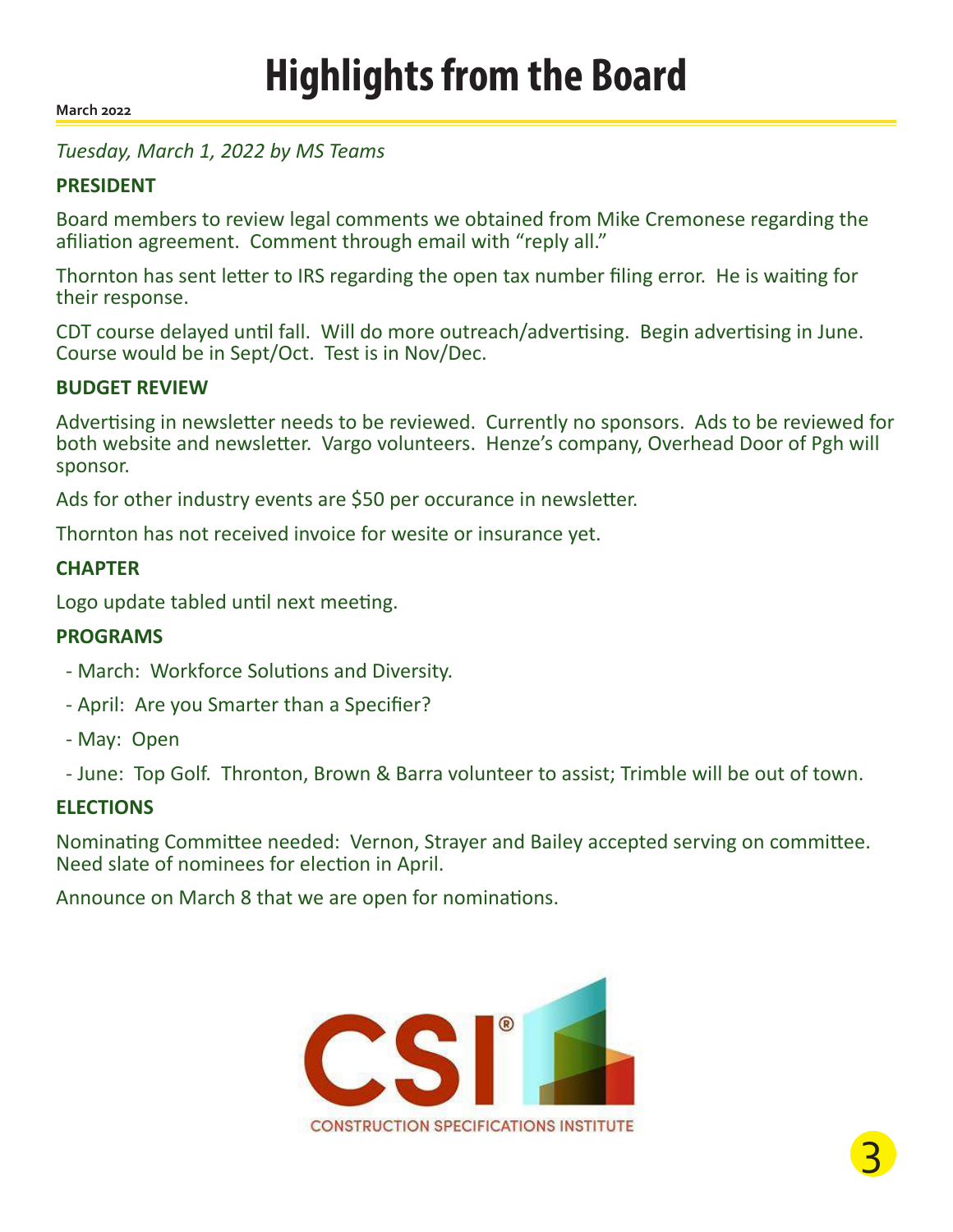# **Member Profile**

**March 2022**

# **Brian Trimble**

#### **What is your company and what is your position?**

International Masonry Institute, Director, Market Development and Technical Services

#### **Tell us about your job.**

I assist designers and contractors in proper design and construction of masonry structures. I'm one of those trusted advisors you hear about.

#### **What is your education background?**

Bachelor of Architecture Engineering from Penn State University.



## **How many years have you been in the industry?**

36

### **What part of your job do you most enjoy?**

Finding solutions to unique designs and/or construction issues.

### **If you weren't in your current job, what would you be doing?**

Social media influencer – well, maybe not – probably something around engineering or construction.

## **What is the funniest/oddest thing that has happened in your professional career?**

I was featured in the Washington Post magazine for collecting brick.

## **If you could change one thing about your profession, it would be:**

Emphasize quality over speed or cost.

### *Messy desk or clean desk?*

*Messy. Let's call it messy piles* 

### **What people influenced you most?**

Within CSI, Jorgen Graugarrd, FCSI and Mike Clancy , both members in the Wash DC area during my early career; I wanted to emulate Mike, who recently retired, for his class and professionalism.

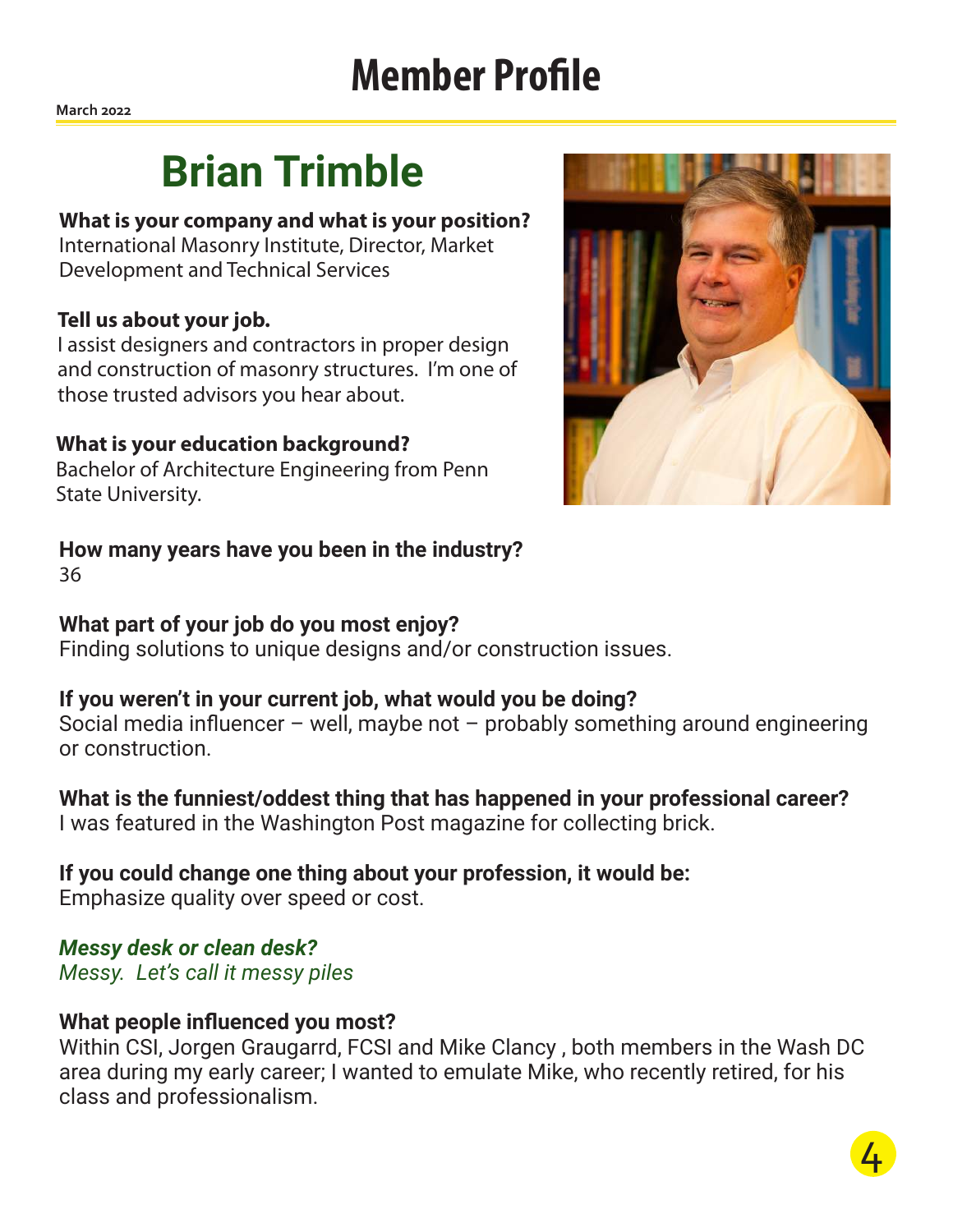# **Member Profile (cont'd)**

**March 2022**

#### **Tell us about your family.**

I have a wife (Jane) and three daughters (Victoria, Rachel and Ashley) – all grown now; I am very proud of them even though they didn't go to Penn State or become an engineer; many of you have met Jane at various CSI events over the years.

*Camping or glamping? Glamping. Or better yet, a resort.*



### **What do you see as the value of CSI membership?**

Networking and gaining knowledge from a great bunch of people; early in my career working as a staff engineer, I was exposed to leadership and financial topics that I couldn't have gotten during my daily job which prepared me for later in my career.

**What would you want somebody considering CSI membership to know?** You get out of it what you put into it; I wouldn't be as well-known if I hadn't participated in all levels of CSI.

### **Tell us a memorable CSI experience:**

Being CSI Institute Director with both Sal Verrasto of Spillman Farmer Architects and Charlie Beauduy of Gannett Fleming during a time of leadership change at the Institute.

### **What are your hobbies?**

Collecting (brick, beer cans, coins, old books on masonry, etc.) and geneaology.

# *Art museum or history museum?*

*History.*

### **What's your passion?**

Besides Jane, probably brick.

### **What would people be surprised to know about you?**

I'm a certified scuba diver; my favorite scuba dive was off of the big island of Hawaii and doing a night dive to see the manta rays floating over your head.

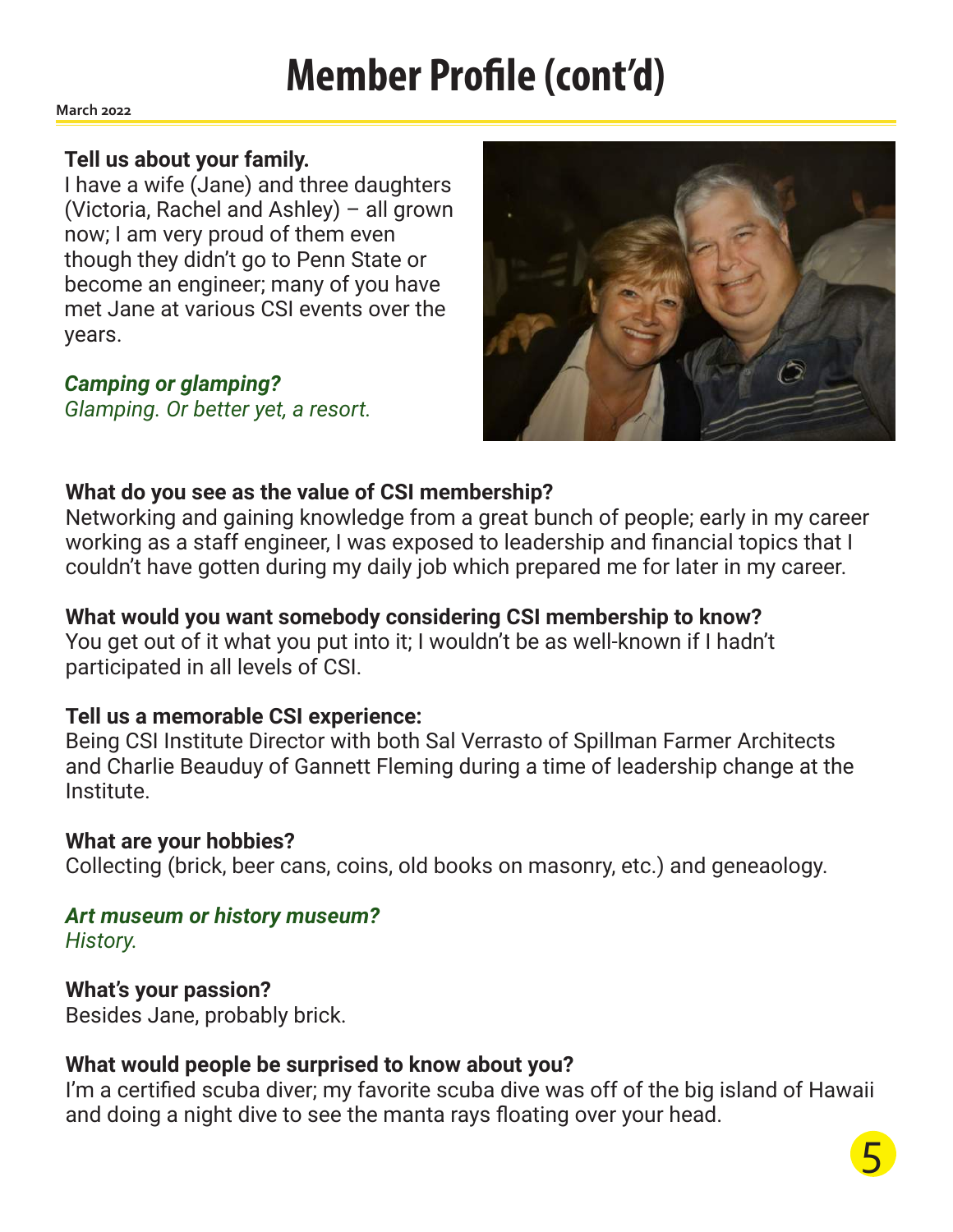# **CSI National Conference 2022**



# SAVE THE DATE TO **CONNECT LIVE AND IN-PERSON WITH YOUR COLLEAGUES!**

# October 13-14, 2022\*

Hyatt Regency Hotel, Downtown Denver \*PRECONFERENCE WORKSHOPS TO BE HELD WEDNESDAY 10/12



**STAY TUNED FOR MORE INFORMATION**